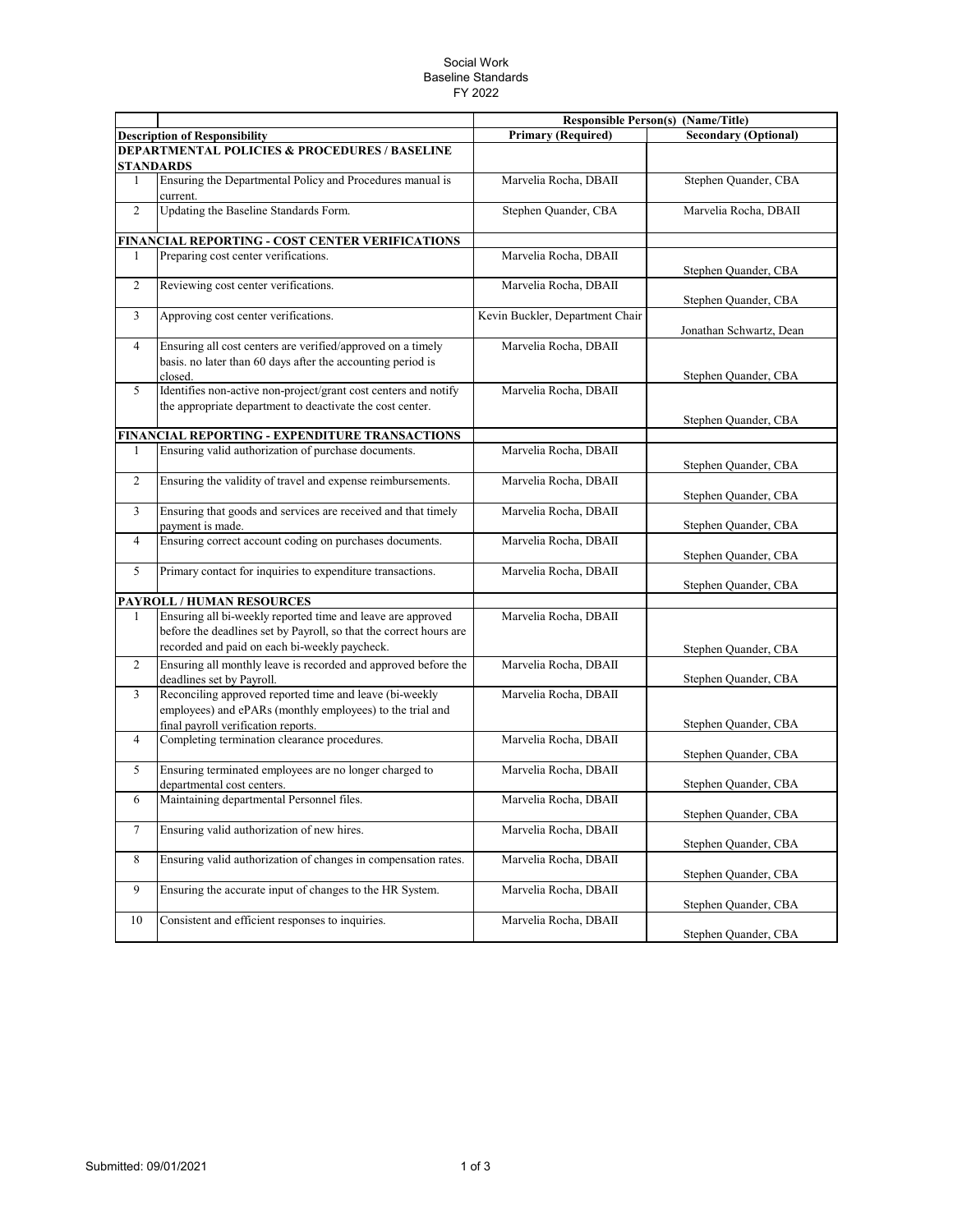## Social Work Baseline Standards FY 2022

|                                |                                                                                                                                                                                  |                                  | <b>Responsible Person(s) (Name/Title)</b>    |  |
|--------------------------------|----------------------------------------------------------------------------------------------------------------------------------------------------------------------------------|----------------------------------|----------------------------------------------|--|
|                                | <b>Description of Responsibility</b>                                                                                                                                             | <b>Primary (Required)</b>        | <b>Secondary (Optional)</b>                  |  |
| <b>CASH HANDLING</b>           |                                                                                                                                                                                  |                                  |                                              |  |
| 1                              | Collecting cash, checks, etc.                                                                                                                                                    | Vivian Smith, Admin Assistant II | Tracey Vennus Roberts, Admin<br>Assistant II |  |
| $\overline{c}$                 | Prepares Departmental Deposit Form.                                                                                                                                              | Vivian Smith, Admin Assistant II | Tracey Vennus Roberts, Admin<br>Assistant II |  |
| 3                              | Approves Departmental Deposit Form.                                                                                                                                              | Vivian Smith, Admin Assistant II | Tracey Vennus Roberts, Admin<br>Assistant II |  |
| $\overline{4}$                 | Transports deposit to the Cashiers Office.                                                                                                                                       | Vivian Smith, Admin Assistant II | Tracey Vennus Roberts, Admin<br>Assistant II |  |
| 5                              | Preparing Journal Entries.                                                                                                                                                       | Vivian Smith, Admin Assistant II | Tracey Vennus Roberts, Admin<br>Assistant II |  |
| 6                              | Verifying deposits posted correctly in the Finance System.                                                                                                                       | Vivian Smith, Admin Assistant II | Tracey Vennus Roberts, Admin<br>Assistant II |  |
| $\overline{7}$                 | Adequacy of physical safeguards of cash receipts and<br>equivalent.                                                                                                              | Vivian Smith, Admin Assistant II | Tracey Vennus Roberts, Admin<br>Assistant II |  |
| 8                              | Ensuring deposits are made timely.                                                                                                                                               | Vivian Smith, Admin Assistant II | Tracey Vennus Roberts, Admin<br>Assistant II |  |
| 9                              | Ensuring all employees who handle cash have completed Cash                                                                                                                       |                                  | Tracey Vennus Roberts, Admin                 |  |
|                                | Security Procedures or Cash Deposit and Security Procedures                                                                                                                      |                                  | Assistant II                                 |  |
|                                | training.                                                                                                                                                                        | Vivian Smith, Admin Assistant II |                                              |  |
| 10                             | Updating Cash Handling Procedures as needed.                                                                                                                                     | Vivian Smith, Admin Assistant II | Tracey Vennus Roberts, Admin<br>Assistant II |  |
| 11                             | Consistent and efficient responses to inquiries.                                                                                                                                 |                                  | Tracey Vennus Roberts, Admin                 |  |
|                                |                                                                                                                                                                                  | Vivian Smith, Admin Assistant II | Assistant II                                 |  |
| 1                              | PETTY CASH<br>Preparing petty cash disbursements.                                                                                                                                | N/A                              |                                              |  |
| $\overline{c}$                 | Ensuring petty cash disbursements are not for more than \$100.                                                                                                                   | N/A                              |                                              |  |
|                                |                                                                                                                                                                                  |                                  |                                              |  |
| 3                              | Ensuring petty cash disbursements are made for only authorized N/A<br>purposes.                                                                                                  |                                  |                                              |  |
| $\overline{4}$                 | Approving petty cash disbursements.                                                                                                                                              | N/A                              |                                              |  |
| 5                              | Replenishing the petty cash fund timely.                                                                                                                                         | N/A                              |                                              |  |
| 6                              | Ensuring the petty cash fund is balanced after each<br>disbursement.                                                                                                             | N/A                              |                                              |  |
| <b>CONTRACT ADMINISTRATION</b> |                                                                                                                                                                                  |                                  |                                              |  |
| 1                              | Ensuring departmental personnel comply with contract<br>administration policies/procedures.                                                                                      | Marvelia Rocha, DBAII            | Stephen Quander, CBA                         |  |
|                                | PROPERTY MANAGEMENT                                                                                                                                                              |                                  |                                              |  |
| 1                              | Performing the annual inventory.                                                                                                                                                 | Vivian Smith, Admin Assistant II | Tracey Vennus Roberts, Admin<br>Assistant II |  |
| $\overline{c}$                 | Ensuring the annual inventory was completed correctly.                                                                                                                           | Marvelia Rocha, DBAII            | Stephen Quander, CBA                         |  |
| 3                              | Tagging equipment.                                                                                                                                                               | Information Technology           |                                              |  |
| 4                              | Approving requests for removal of equipment from campus.                                                                                                                         | Kevin Buckler, Department Chair  | Stephen Quander, CBA                         |  |
|                                | <b>DISCLOSURE FORMS</b>                                                                                                                                                          |                                  |                                              |  |
| 1                              | Ensuring all employees with purchasing influence complete the<br>annual Related Party disclosure statement online.                                                               | Kevin Buckler, Department Chair  | Marvelia Rocha, DBAII                        |  |
| $\overline{c}$                 | Ensuring all full time, benefits eligible, exempt faculty and staff<br>complete the Consulting disclosure statement online.                                                      | Kevin Buckler, Department Chair  | Marvelia Rocha, DBAII                        |  |
| 3                              | Ensuring that all Principal and Co-Principal Investigators<br>complete the annual Conflict of Interest disclosure statement for<br>the Office of Research and Sponsored Programs | Kevin Buckler, Department Chair  | Marvelia Rocha, DBAII                        |  |
|                                | <b>RESEARCH ADMINISTRATION</b>                                                                                                                                                   |                                  |                                              |  |
| 1                              | Verifies that all grant cost centers contain positive budgetary<br>balances.                                                                                                     | Marvelia Rocha, DBAII            |                                              |  |
| $\overline{c}$                 | Ensuring that research expenditures are covered by funds from                                                                                                                    | Marvelia Rocha, DBAII            | Stephen Quander, CBA                         |  |
|                                | sponsors.                                                                                                                                                                        |                                  |                                              |  |
|                                |                                                                                                                                                                                  |                                  | Stephen Quander, CBA                         |  |